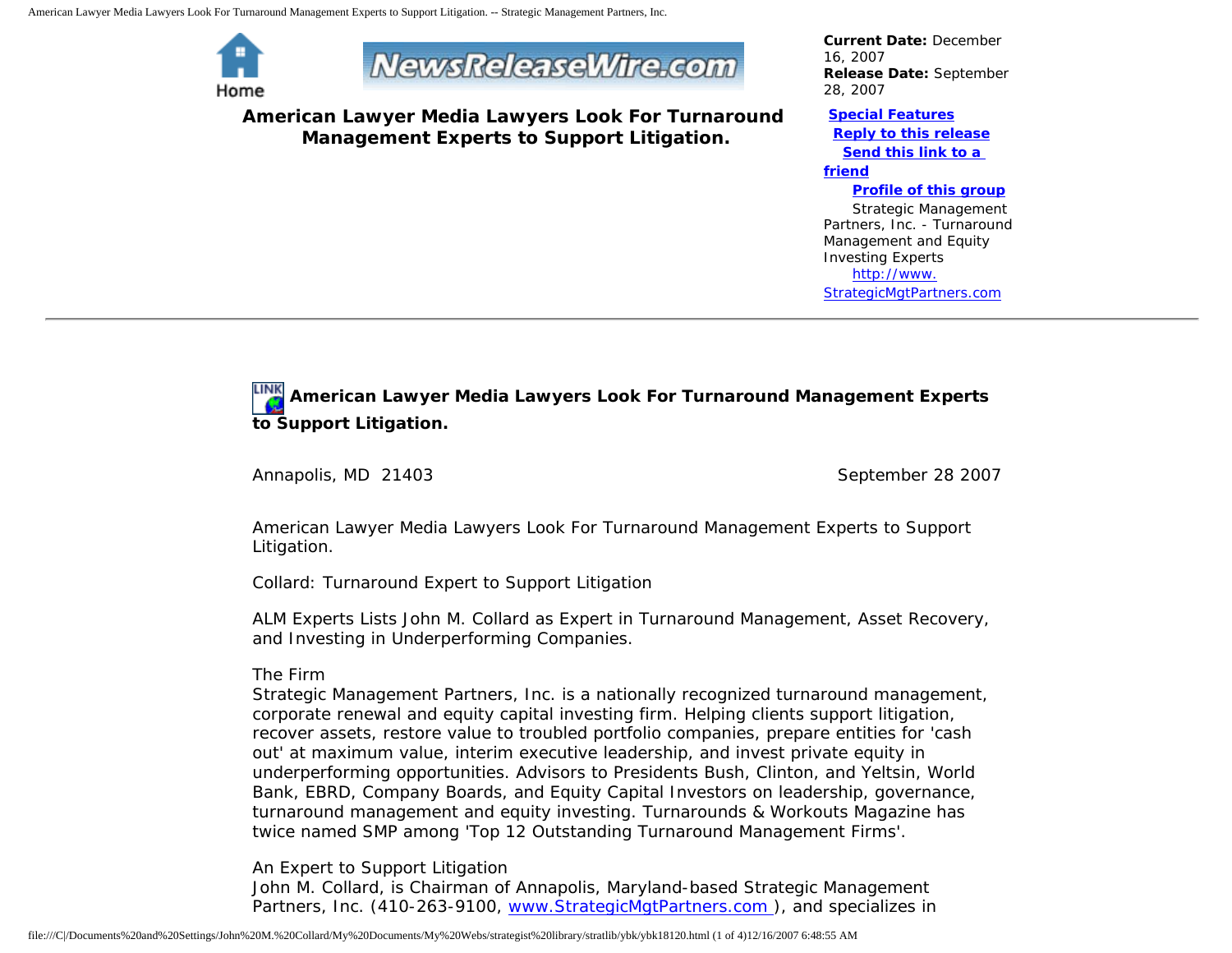interim executive leadership, asset recovery, and investing in underperforming companies. He is Past Chairman of the Turnaround Management Association, a Certified Turnaround Professional, and brings 35 years senior C-Level operating leadership, \$85M asset recovery, 40+ transactions worth \$780M+, and \$80M fund management expertise to run troubled companies, and advise company boards, litigators, institutional and private equity investors.

Primary Areas of Expertise: Turnaround and Crisis Management Interim Executive Leadership Investing in Underperforming Companies Asset Recovery Mergers & Acquisitions Corporate Governance & Renewal Company Viability Revenue Driven Turnarounds

[www.StrategicMgtPartners.com](http://www.strategicmgtpartners.com/)

John M. Collard (John@StrategicMgtPartners.com) Chairman Strategic Management Partners, Inc. 522 Horn Point Drive Annapolis, MD 21403 Phone : 410-263-9100 Fax : 410-263-6094

[www.StrategicMgtPartners.com](http://www.strategicmgtpartners.com/)

More Information [ALM Experts Profile Page: Strategic Management Partners, Inc.](http://www.almexperts.com/ExpertWitness/experts_and_consultants/expert/5240329.html)

[Contact John M. Collard](http://www.expertclick.com/expertClick/contact/default.cfm?Action=ContactExpert&GroupID=1016)  $\Box$ 

[Ask a question with InterviewNetS](http://www.expertclick.com/expertClick/contact/default.cfm?GroupID=1016)M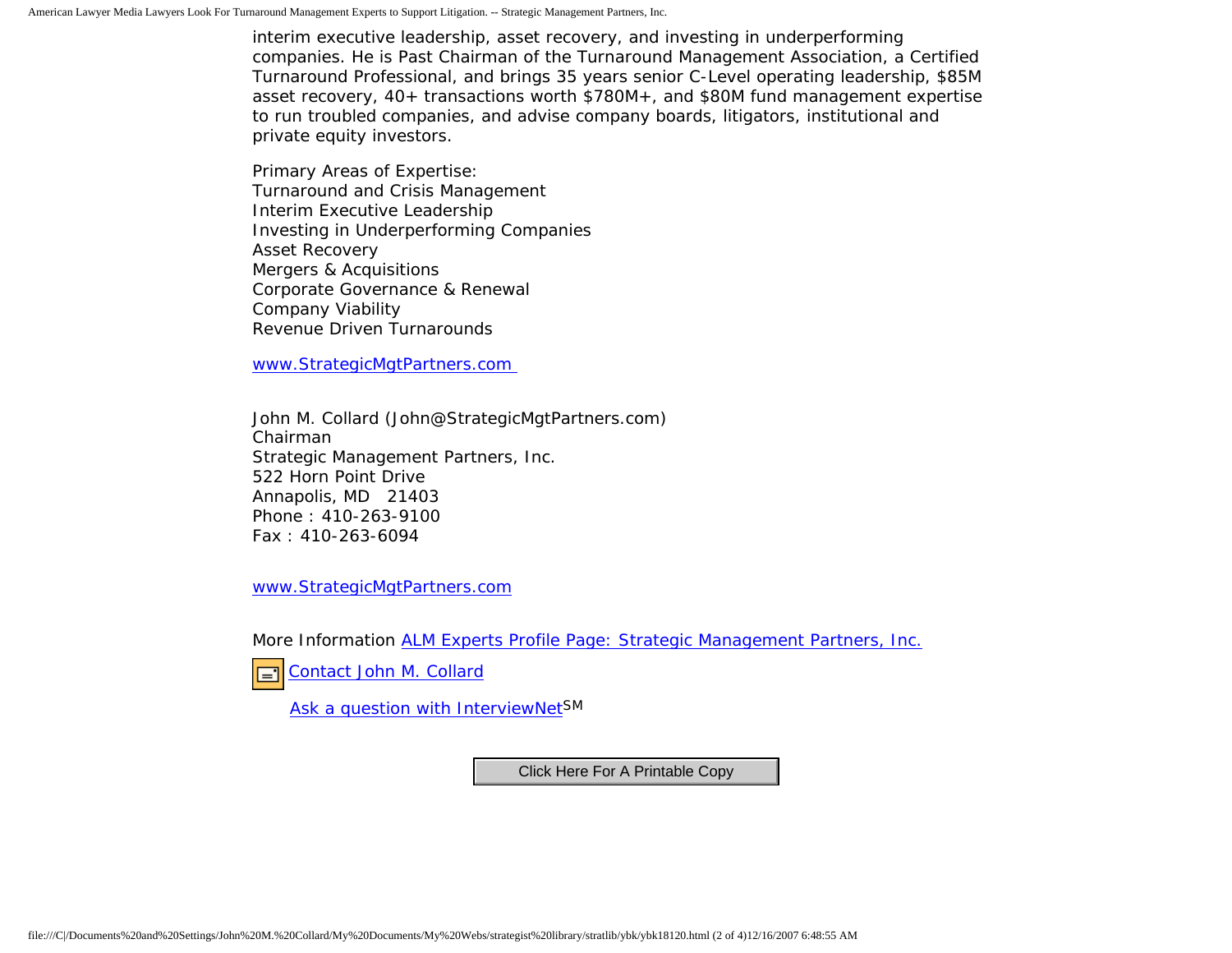|     | Other experts on these topics:   |
|-----|----------------------------------|
| 1.  | <b>Management</b>                |
| 2.  | Leadership                       |
| З.  | <b>Planning</b>                  |
| 4.  | <b>Invest</b>                    |
| 5.  | <b>Strategy</b>                  |
| 6.  | <b>Small Business</b>            |
| 7.  | <b>Strategic Planning</b>        |
| 8.  | <b>Advisor</b>                   |
| 9.  | <b>Valuation</b>                 |
| 10. | <b>Transition</b>                |
| 11. | <b>Value</b>                     |
| 12. | <b>Bankruptcy</b>                |
| 13. | <b>Crisis Management</b>         |
| 14. | <b>Governance</b>                |
| 15. | <b>Investment Management</b>     |
| 16. | <b>CEO Effectiveness</b>         |
| 17. | <b>Executive Leadership</b>      |
| 18. | <b>Turnaround</b>                |
| 19. | <b>Corporate Change</b>          |
| 20. | <b>Ethical Issues/Management</b> |
| 21. | <b>Startup</b>                   |
| 22. | <b>Corporate Restructuring</b>   |
| 23. | <b>Executive Transition</b>      |
| 24. | <b>Turnaround Management</b>     |
| 25. | <b>Venture Capital</b>           |
| 26. | <b>Asset Recovery</b>            |
|     |                                  |

**27. [Corporate Renewal](http://www.expertclick.com/search/default.cfm?SearchCriteria=Corporate Renewal)**